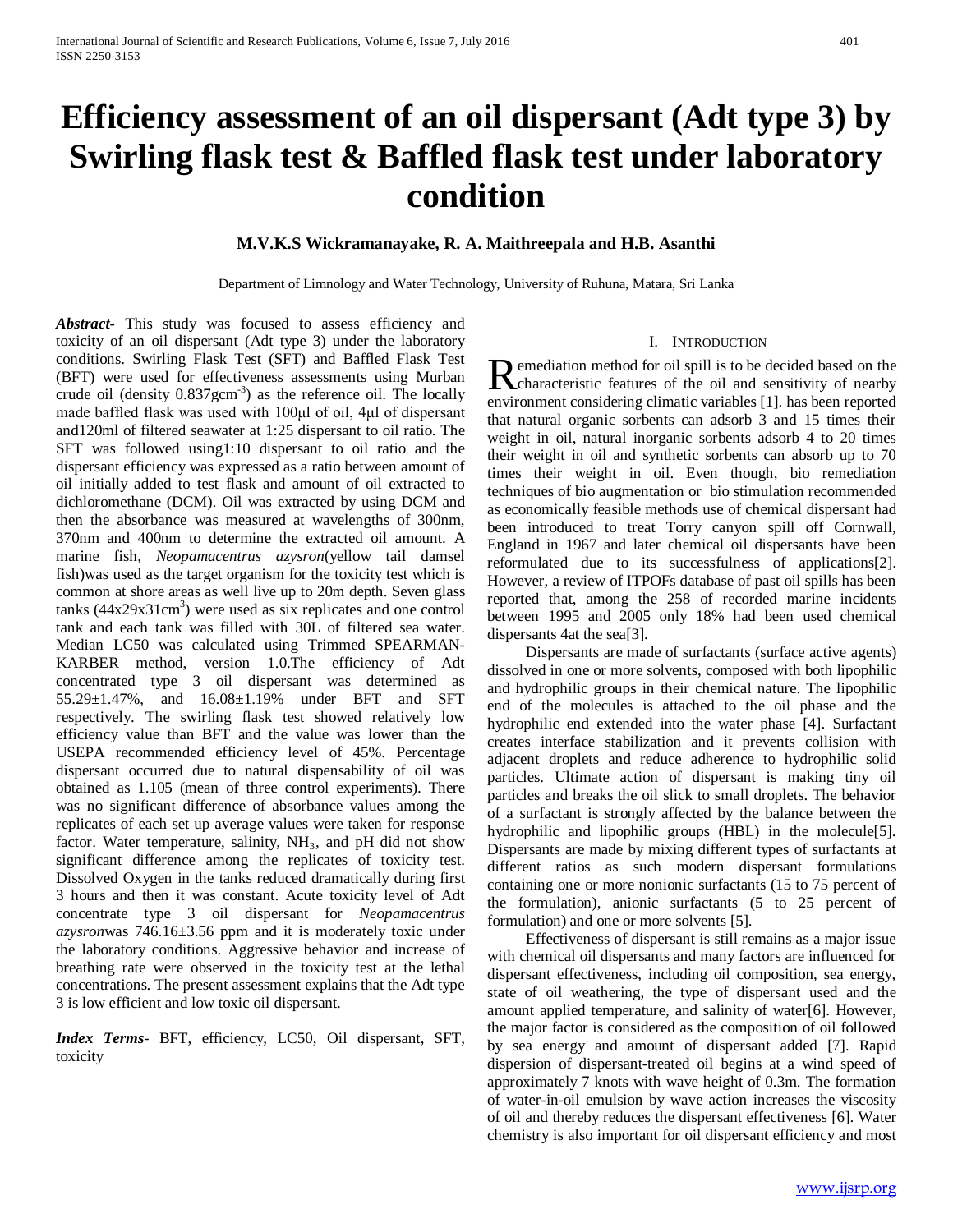oil dispersants designed for working in salt water with 30 to 35psu (practical salinity unit). [7] Describes the increasing of salinity increases the effectiveness of dispersant by preventing migration of surfactant molecules.

 The effectiveness tests have diverse test procedures and evaluating criteria focusing both scientifically and economically limitation factors. [6] Report explains four types of effectiveness tests including laboratory tests, mesoscale tests, and open water experiments. [8] Said that these bench scale laboratory tests are widely used to evaluate the performance of dispersant and the physical chemical mechanism of oil dispersants and explain the results as percentage effectiveness. In a formal laboratory tests, some parameters need to be control, such as salinity, mixing type and energy input, method of applying dispersant, dispersant to oil ratio, temperature and oil related characters[9].Dilution due to advection, turbulent diffusion and energy regime are some factors of laboratory tests make difficulties to extrapolate[8]. [10] Said that the all chemical dispersant products need to pass the efficiency tests before it testing for toxicities.

 Therefore, the present study focused to evaluate the effectiveness of oil dispersant chemical following two laboratory test methods and to evaluate acute toxicity of the dispersant on marine fish (*Neopamacentrus azysron*) with reference to [11].

## II. MATERIALS AND METHODS

#### *2.1. Effectiveness test for oil dispersant*

 Swirling Flask Test (SFT), approved by [12] and Baffled Flask Test (BFT), suggested by [13] were selected to determine the efficiency. SFT is a currently approved method to determine oil dispersant efficiency in USA and BFT was proposed as newly developed method by EPA and many studies showed that these two methods are reliable and simple small scale laboratory tests can be used for determining oil dispersant efficiency.

#### *2.1.1. Swirling flask test*

 Swirling flask test was done according to the guidelines published in U.S. Environmental Protection Agency. Adt concentrate Type-3 oil dispersant was taken from Marine Environmental Protection Authority Sri Lanka and Murban crude oil (density: $0.837$ g/cm<sup>3</sup>) was taken from the laboratory of Ceylon Petroleum Corporation, Sapugaskanda Refinery, Sri Lanka. A 200ml Erlenmeyer flask, SCHOTT, DURAN Germany and 250 ml separation funnel (SCHOTT) was used as a replacement of modified Erlenmeyer flask with a side spout. Erlenmeyer flask was used to mix the oil in the dispersant with filtered sea water via 45μm mesh. A separation funnel was used to takeout mixed water sample without disturbing to top layers after settling. Dichloromethane (DCM) was used to extract the oil from the sea water.

#### *2.1.1.1. Calibration of the UV-Visible spectrophotometer*

 Stock standard solution was prepared each day by mixing 1 part of oil to 9 part of DCM in an amber glass bottle and used for calibrating the spectrophotometer. A known volume of stock solution was added to 30ml filtered seawater in a 250ml separation funnel. Then 5ml of fresh DCM was used three times to extract the oil after vigorous shaking for 15 seconds and the setting time was 2 minutes. Extraction was done three times and the final volume was adjusted to 20ml and the different volumes of oil+DCM mixture and the final concentration of oil in extracted DCM are given in Table 1. The absorbance of extracted sample was measured at three different wavelengths (340nm, 370nm, and 400nm) by using the spectrophoto meter (HACH DR4000U spectrophotometer HACH Company, Colorado) and response factor (RFx) was calculated for checking linear stability of the instrument as follows:

 $RF_x = C/A_x (1)$ Where:

 $RF_x$  Response factor at wavelength X (X= 340,370, or 400 nm)  $C = Oil$  concentration, in mg of oil/ml of DCM in standard solution

 $A_x =$  Spectrometric absorbance of wave length X

When  $RF_x$  for five standards of extracted oil are <20% different from the overall mean value of the five standards is considered as acceptable [12].

#### *2.1.1.2. Preparation and analysis of experimental sample*

 A series of experiment consists with four replicates of dispersed oil in a water mixture, one blank with only sea water and a control with only oil and seawater. Experimental sample was prepared by mixing 200μl of stock mixture with 120±2ml of filtered sea water in a 200ml Erlenmeyer flask. The stock mixture was added very carefully to the center of the flask by using a micropipette. The all 6 flasks were placed on the orbital shaker (2cm obit, Lab companion SK300) tightly and agitated by  $20±1$  min at 150  $±10$  rpm for preparing oil dispersant stock mixture, with one part of dispersant and ten parts of oil.

 Then all samples were quickly and carefully poured to six 250ml separation funnels and allowed 10 minutes for settling. After 10min of settling, 30ml of sea water sample was carefully drained to another 250ml separation funnel and extracted to DCM. First 2ml of sample was drained out and the next 30 ml was taken. The sample was extracted three times by using 5ml portions of DCM and final volume was adjusted to 20ml. settling period for phase separation was 2 min. DCM are extracted to glass vials with Teflon cap with aluminum seal off. Finally Spectrophotometric absorbance was measured at wavelengths of 300nm, 370nm and 400nm and oil quantity in the DCM extraction was determined using equation 2:

$$
C_x = (A_x) \times (RF_x) \times (V_{DCM}) \times (V_{tw}/V_{ew}) - (2)
$$
  
Where:

 $C_x$ = Total mass of dispersed oil in swirling flask at wave length X

 $A_x$  = Spectrophotometric absorbance at wave length X

 $V_{DCM}$  = Final volume of DCM extract of water sample (20ml)

 $V_{tw}$  = Total water volume in swirling flask (120ml)

 $V_{ew}$  = Volume of water extracted for dispersed oil content (30ml)

Three values of oil concentration for each sample were obtained and mean values were calculated using equation 3:  $C_{\text{mean}} = (C_{340} + C_{370} + C_{400}) / 3$  - (3)

 Dispersant performance (dispersed oil amount or EFF) was based on the ratio of the total oil dispersed in the test system to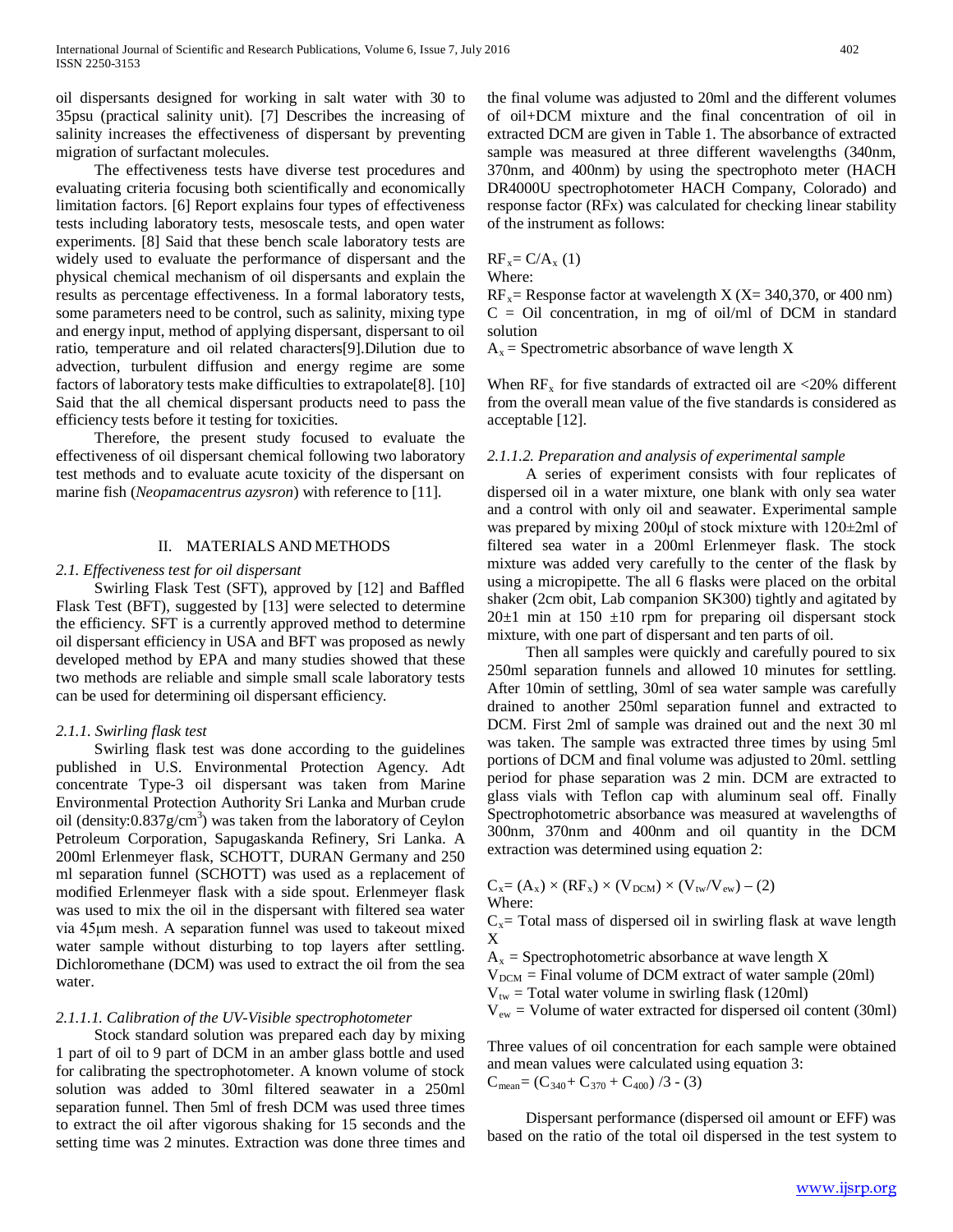the total oil added to the flask and calculated according to equation 4:

#### EFF (%) =  $(C_{mean}/C_{TOT}) \times 100 - (4)$ Where:

 $C_{\text{mean}}$  = Average value for the mass of dispersed oil in swirling flask

 $C_{TOT}$  = Total mass of oil initially added to swirling flask EFF was calculated for four experimental samples of blank and control.

Final efficiency of oil dispersant was calculated by using equation 5:  $EFF_D = EFF_d - EFF_c-(5)$ 

Where:  $EFF_D = %$  dispersed oil due to dispersant only  $EFF_d$ = % dispersed oil with dispersant added

 $EFF_c = %$  dispersed oil with no dispersant added

All calculations were based on; Part-300 national oil and hazardous substances pollution contingency plan [12]. *2.1.2. Baffled flask test* 

 Baffled flask test was followed [13] [14] using a locally made baffled flask (Figure 1) by attaching four Perspex baffles inside the 250ml Erlenmeyer flask originally produced by SCHOTT, Duran Germany.



**Figure 1: Locally produced Baffled flask**

*2.1.2.1. Preparing the calibration curve and experimental samples for BFT*

Murban crude oil (density 0.837gcm<sup>-3</sup>) and South Louisiana crude oil (SLC) (density  $0.839$ gcm<sup>3</sup>, used by [14]) have similar densities. Hence that those oil were used for preparing the standard solutions for calibrating the standard solutions for calibrating spectrophotometer using the amounts reported by [15]. The standard series was prepared using 2ml of Murban crude oil

and18ml of DCM and six points in the calibration curve were taken at 20, 50, 100, 150, 200, 300μl of SLC-DCM stock solution with 30ml of sea water in a separation funnel.

 The Test flask was placed on an orbital shaker and 120 ml of filtered sea water was added to the test flasks. Then 100μl of oil was carefully placed at the center of the test flask by using micro pipette and after that 4μl of dispersant was placed on the center of oil at 1:25 dispersant to oil ratio. The orbital shaker was set up to 150rpm for 20 min and then the samples were put into 250ml separation funnels and allow 10 minutes for settling. After settling 30ml of sample was drained out and the extracted sample was stored under  $4\pm 2^0C$  until analysis. The absorbance values of the sample were determined using spectrophotometer (HACH DR4000) at the wave lengths of 340nm, 370nm and 400nm.

## *2.1.2.2. Calculation of efficiency*

 Calculation of efficiency was done according to[14]. Oil dispersant efficiency was based on ratio of the total oil dispersed by oil dispersant to the total amount of oil added to experimental test flask. The area under the absorbance vs wavelength curve for experimental samples between 340nm and 400nm was calculated using trapezoidal rule according to equation 6:

Area =  $[(Abs340+Abs370) \times 30 + (Abs370 + Abs400) \times 30]/2$ (6)

Dispersant performance or effectiveness (Eff%) was given as 7: Eff % = Total oil dispersed  $\times$ 100/Density of oil  $\times$  Voil (7) Where:

Density of oil expressed as g/L

Voil= Volume (L) of oil added to the test flask (100  $\mu$ L = 10<sup>-4</sup>L) Total oil volume dispersed,  $g = Mass$  of oil  $\times$  [Vtw/ Vew] (8) Where:

Vtw= Total water volume in the testing flask (120mL)

Vew= volume of water extracted for dispersed oil content (30mL)

Mass of oil,  $g =$  Concentration of oil  $\times$  VDCM (9)

VDCM = final volume of the DCM extract of water sample Where;

Concentration of oil  $l^{-1}$  [Area determined by equation 1/slope of calibration curve]

## *2.2. Statistical analysis*

 Descriptive data analysis for calculate mean, variance, standard error and standard error was done by Microsoft excel 2013 version. One way ANOVA was used to compare the significance of variations of absorbance values in separate experiments. All statistical analysis was done using SPSS 16.0.

## *2.3. Toxicity test*

Seven glass tanks  $(44x29x31cm<sup>3</sup>)$  were used and arranged as one control tank (C1) and 6 replicates (R1, R2, R3, R4, R5, and R6). The length of the largest fish (*Neopamacentrus azysron*) was not being more than twice that of smallest in the same test[16] and the range was used from 5.6cm to 6.1cm (fig 2). All experimental tanks were filled with 30Lof filtered sea water and eight acclimatized fish were added into each tank and aeration rate were adjusted to same rate for each tank before 24 hours of applying chemical.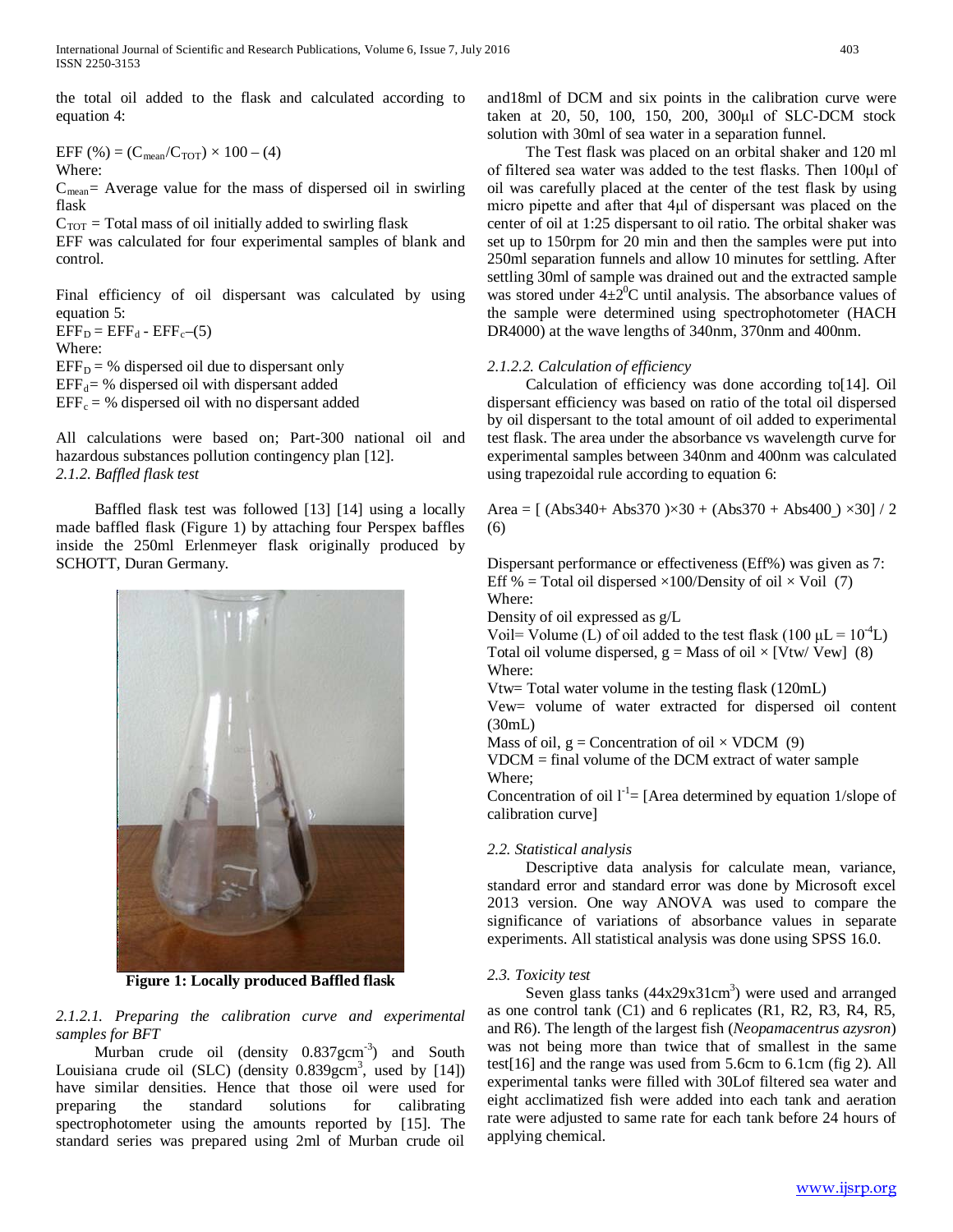



#### *2.3.1. Determination of effective concentration range*

 Range finding test was done using broad concentrations and 24 hours exposure time according to [17]. One experimental setup was used with continuous aeration, according to the commendation by [11]. Adt denote the(4-amino,1,2-dithiolane-4 carboxylic acid) concentration series of 0, 50, 100, 150, 200, 250, 300, 350, 400, 450,500,550, 600, 650, 700, 750, 800 ppm were prepared using 0, 1.5, 3.0, 4.5, 6.0, 7.5, 9.0, 10.5, 12.0, 13.5, 15.0, 16.5, 18.0, 19.5, 21.0, 22.5, and 24.0g of the dispersant respectively. Mortality and all other functional and morphological changes were recorded during 24 hours period.

#### *2.3.2. Acute toxicity test*

 Acute toxicity test was conducted according to EPA/600/4- 90/02 protocol [12]. Experimental concentration series, 650ppm to 800ppm was selected by considering the preliminary range finding test. 650,680,710,740.770 And 800 ppm concentration series was prepared by adding 19.5, 20.4, 21.3, 22.2, 23.1 and 24g of oil dispersant to each tank respectively. LC50 values were calculated using Trimmed SPEARMAN-KARBER method for estimating median lethal concentration in toxicity bioassays. Physico-chemical parameters were measured (Table 2) before and after adding dispersant to the tanks. Fish feeding was ceased 24 hours prior to starting toxicological test and ended after 72 hours.

**Table 2: Analytical techniques for measuring physicochemical parameters**

| <b>Parameter</b>     | <b>Instrument</b>              |
|----------------------|--------------------------------|
| Temperature          | $pH10$ , $pH$ meter            |
| pН                   | $pH10$ , $pH$ meter            |
| Ammonia ( $NH3$ )    | Zoolek salt water NH3 test kit |
| Salinity             | YSI 85 meter (Japan)           |
| Dissolve Oxygen (DO) | YSI 85 meter (Japan)           |
|                      |                                |

## III. RESULTS AND DISCUSSION

*3.1. Effectiveness test by swirling flask test* 

 The response factors for the absorbance values in instrument calibration procedure are given in table 4. Response factor (RF) describes the portion of oil concentration which represented by one unit of absorbance converting the absorbance values of experimental sample to concentration of oil [12].

**Table 3: Average oil dispersant effectiveness for oil plus dispersant and oil alone**

| Experimen | Mean<br>$\%$      | Mean<br>$\%$      |
|-----------|-------------------|-------------------|
| t Number  | dispersant        | dispersant        |
|           | effectiveness for | effectiveness for |
|           | oil<br>plus       | oil alone         |
|           | dispersant        |                   |
|           | 19.08             | 1.22              |
| 2         | 20.94             | 1.50              |
| 3         | 19.53             | 1.02              |
| 4         | 18.94             | 0.95              |
| 5         | 19.57             | 1.25              |
| б         | 18.81             | 1.76              |
|           | 18.14             | 1.48              |
| 8         | 18.11             | 1.80              |

 There was no significant difference among the absorbance values (P>0.05) in eight experimental setups. Dispersant efficiencies of oil plus dispersant mixture and oil alone are given in table 3.

 Three calibration concentration curves were obtained for three days and the calculated response factors were used to calculate dispersant efficiency as given in table 4. Since those [15] observed the effect of salinity on the dispersant efficiency immediately collected sea water was filtered and used for the experiment. The calculated average values for the replicates in each experimental setup were considered as the mean dispersant effectiveness.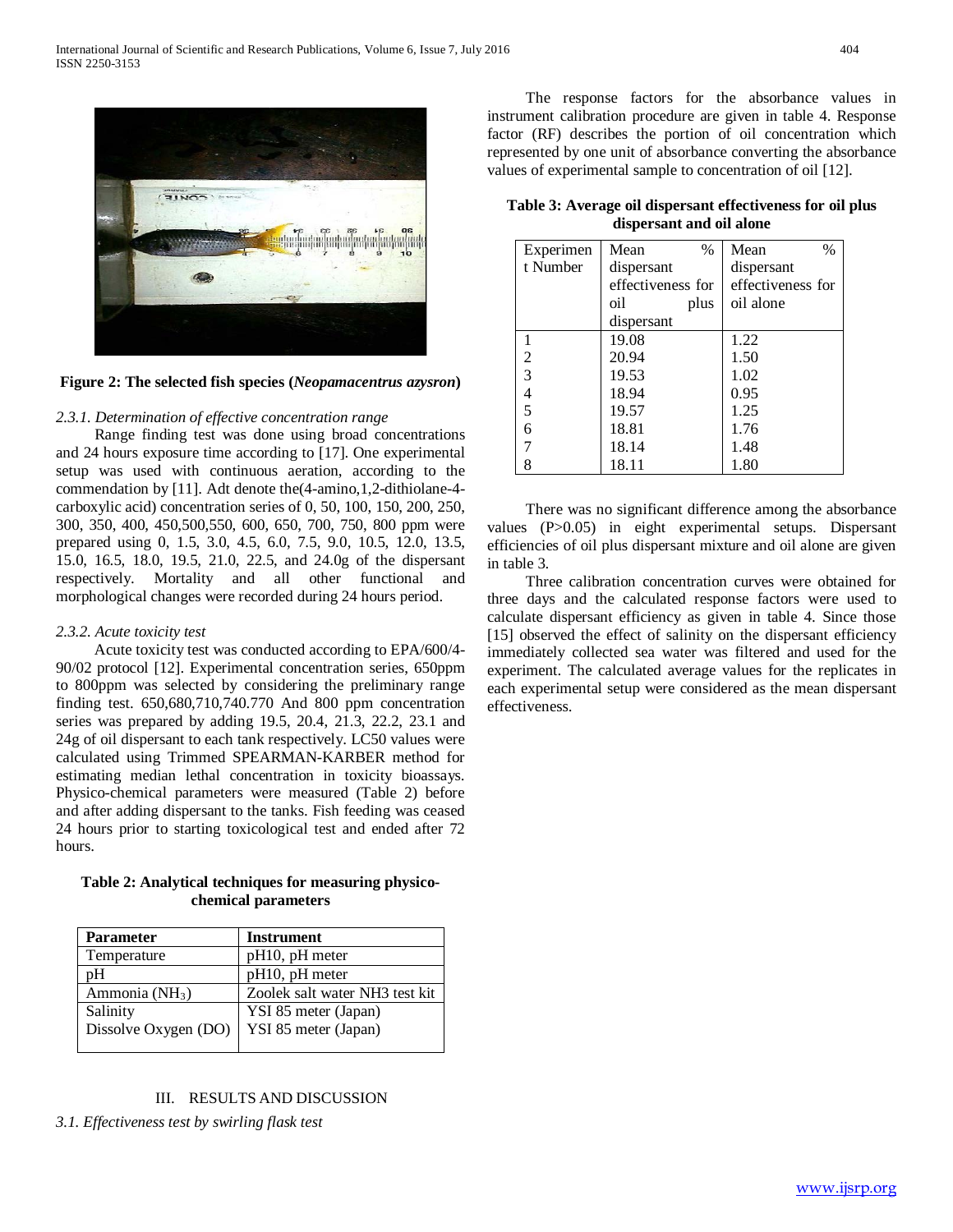| Oil           | Response   | Response   | Response         |
|---------------|------------|------------|------------------|
| concentration | factor for | factor for | factor for       |
| g/l           | 340nm      | 300nm      | $400 \text{ nm}$ |
| Day 1         |            |            |                  |
| 0.0045        | 0.042      | 0.109      | 0.225            |
| 0.09          | 0.399      | 0.725      | 1.475            |
| 0.45          | 0.584      | 1.300      | 2.054            |
| 1             | 0.916      | 1.579      | 2.409            |
| 1.81          | 1.237      | 1.535      | 2.078            |
| 3.68          | 2.478      | 2.606      | 3.458            |
| Day 2         |            |            |                  |
| 0.0045        | 0.037      | 0.083      | 0.136            |
| 0.09          | 0.393      | 0.810      | 1.323            |
| 0.45          | 0.579      | 1.187      | 1.948            |
| 1             | 0.825      | 1.494      | 2.392            |
| 1.81          | 1.290      | 1.532      | 2.061            |
| 3.68          | 2.619      | 2.587      | 3.524            |
| Day 3         |            |            |                  |
| 0.0045        | 0.037      | 0.086      | 0.145            |
| 0.09          | 0.391      | 0.825      | 1.343            |
| 0.45          | 0.576      | 1.2        | 1.948            |
| $\mathbf{1}$  | 0.823      | 1.510      | 2.392            |
| 1.81          | 1.284      | 1.540      | 2.059            |
| 3.68          | 2.595      | 2.609      | 3.569            |
|               |            |            |                  |
|               |            |            |                  |

**Table 4: Response factors for calibrating instrument and calculating dispersed oil amount**

 Dispersant effectiveness due to oil dispersant (Table 5) was calculated by subtracting the oil alone dispersant effectiveness from dispersant effectiveness in oil plus dispersant (data given in Table 3).Overall oil dispersant effectiveness was calculated as a mean of eight corrected oil dispersant efficiencies. Percentage dispersant effectiveness due to dispersant and its 95% confidence limit are given in table 5. Percentage oil dispersant effectiveness of Adt concentrate type 3 oil dispersant for Murban crude oil under EPA swirling flask test was 16.08. [13] [18] discussed the repeatability and reproducibility of dispersant effectiveness tests among different laboratories should have high values and the present study showed the relevance (Table 5). This is not a rare value for SFT effectiveness test because [14] and [19] showed that the SFT reported a relatively low percentage dispersant value. However, the recommendation of US EPA national oil and hazardous substances pollution contingency plan (40 CFR Ch.1 (7-1-14 edition) was the average dispersant effectiveness should be at least 45% (50%±5%). Hence that Adt concentrate type 3 oil dispersant for Murban crude oil did not achieve the recommended effectiveness level.

**Table 5: Corrected oil dispersant effectiveness and dispersant effectiveness at 95% confidence limit.**

| Experiment   Dispersant |               | Dispersant<br>%             |
|-------------------------|---------------|-----------------------------|
| no                      | $\%$          | effectiveness<br><b>at</b>  |
|                         | effectiveness | 95%<br>lower                |
|                         |               | due to oil confidence level |
|                         | dispersant    |                             |

|   | 17.86 | 15.90 |  |
|---|-------|-------|--|
| 2 | 19.44 | 16.91 |  |
| 3 | 18.51 | 17.13 |  |
| 4 | 17.99 | 16.07 |  |
| 5 | 18.32 | 17.42 |  |
| 6 | 17.05 | 16.53 |  |
| 7 | 16.66 | 14.36 |  |
| 8 | 16.31 | 14.31 |  |
|   |       |       |  |
|   |       |       |  |
|   |       |       |  |

## *3.2. Effectiveness test by Baffled flask test*

 The locally produced Baffled flask was used by obtaining same mixing regime which has been described in [14]. [20] Reported that the geometry is the major factor for obtaining similar conditions same to the sea in the baffled flask. Perspex and epoxy resin glue did not degenerate either by oil, seawater or dispersant and therefore it confirmed that there was no interference for the absorbance readings in the experiment.

 There was no significant difference among absorbance values of three baffled flask tests. It was observed that the filtered sea water in experimental flask was become brownish color when it was in an orbital shaker. This brownish water gradually reduced its color and oil slick was re appearing on the water surface as a significant phenomenon in the control flask.

 Mean slope of the calibration curve for Oil + DCM concentration series was 0.534. The mean slope of the calibration curve for dispersant, Oil and DCM was 0.432. Percentage dispersant occurred due to natural dispensability of oil was obtained as 1.105 (mean of three control experiments). Mean percentage dispersant of "oil+dispersant" mixture was obtained as 58.32.Summary of mean dispersant values, corrected values by subtracting the natural dispersant and 95% confidence limit of corrected percentage dispersant are given in table 6.

**Table 6: Summary of average % oil dispersant effectiveness and 95% lower confidence limits**

| Exper | Avera   | 95%   | Avera         | 95%   | Final   |
|-------|---------|-------|---------------|-------|---------|
| iment | %<br>ge | lower | $\%$<br>ge    | lower | disper  |
|       | oil     | confi | oil           | confi | sant    |
|       | disper  | dence | dispers       | dence | effecti |
|       | sant    | limit | anteff:       | limit | venes   |
|       | effecti |       | <sub>in</sub> | for   | S       |
|       | veness  |       | control       | contr | 95%     |
|       |         |       | ler           | оl    | LCL     |
|       | 57.32   | 54.31 | 1.06          | 0.90  | 53.76   |
| 2     | 58.31   | 56.10 | 0.94          | 0.78  | 55.43   |
| 3     | 59.79   | 56.10 | 0.94          | 0.78  | 56.69   |
|       |         |       |               |       |         |
|       |         |       |               |       |         |

 Percentage oil dispersant efficiency of Adt percentage effectiveness values obtained under two experimental setups are shown in fig 3. Percentage dispersant effectiveness of 55.29 was a relatively high value than that of SFT value of 16.08.Under same laboratory condition and same chemicals, BFT and SFT show the different percentage effectiveness values. This is a common difference as described in [13] [14].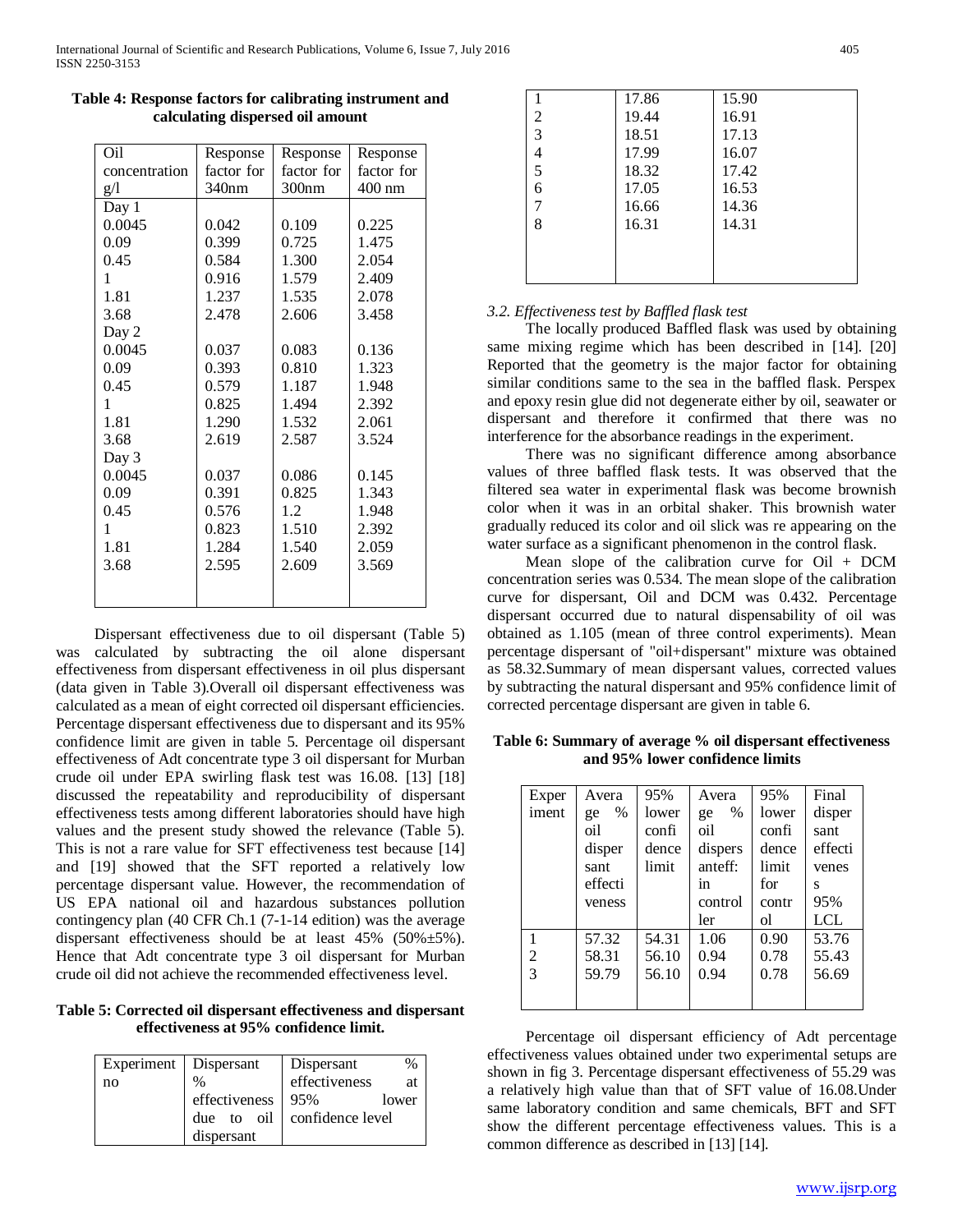

Figure 3: Percentage effectiveness of Adt concentrate type 3 oil dispersant under BFT and SFT

#### *3.3. Water quality in toxicity testing tanks*

 The statistical data mean values, the maximum and minimum values of water quality parameters in the three replicates are given in the table 7. There was no significant difference (p>0.05) in temperature, salinity, pH and ammonia among the three replicates.

**Table 7: mean minimum and maximum values of the water quality parameters in six replicates of three series**

| Parameter       | Series 1        | Series 2        | Series 3          |
|-----------------|-----------------|-----------------|-------------------|
| Temperatur      |                 |                 |                   |
| e               | $29.91 \pm 0.2$ | $29.86 \pm 0.3$ | $29.90+0.$        |
| $Mean \pm SD$   | 29-30.2         | 6               | 47                |
| Min-max         |                 | 29-30.5         | 29-31             |
| Salinity        |                 |                 |                   |
| $Mean \pm SD$   | $30.07+0.0$     | $30.07 + 0.4$   | $30.07+0.$        |
| Min-max         | 4               | 5               | 04                |
|                 |                 |                 |                   |
|                 | $30 - 31$       | 30-30.1         | $30-30.1$         |
| pH              |                 |                 |                   |
| $Mean \pm SD$   | $9.35 \pm 0.20$ | $9.47+0.16$     | $9.47 \pm 0.1$    |
| Min-Max         | $9 - 9.8$       | $9 - 9.9$       | 6                 |
|                 |                 |                 | $9.1 - 9.9$       |
| NH <sub>3</sub> |                 |                 |                   |
| $Mean \pm SD$   | $\mathbf{0}$    | 0               | $\mathbf{\Omega}$ |
| Min-Max         |                 | 0               |                   |

Mean water temperature in the tanks was around  $30^{\circ}$ C and it was similar to the ambient temperature. Salinity did not fluctuate significantly (30.0-30.1 ppt) in the experimental tanks. Total  $NH_3$ was not detected in the tanks and therefore those parameters did not effect on the mortality of fish. Dissolved oxygen content in the experimental tanks reduced from 13ppm to 8 ppm during first five hours of the test and later it became constant. However, there was no evidence to assume DO as a critical factor for fish mortality in the test.

 Reduction of DO in the tanks with continuous aeration was observed and it indicated that the dispersant chemical affected to reduction of dissolve oxygen making stressful condition to the test organisms. Although, water pH did not decrease with Adt, Fromm, (1980) discussed fish mortality due to acidic group of Adt (-COOH).

#### *3.4. Mortality of fish*

Fish mortality was observed after 3 hours and ended after 19 hours (figure 4) at the all three series of experimental setups. At the end of experiment, a white color layer was observed on the water circulating parts of the aeration pump and also on the tank walls. It can be supposed that the same phenomena can be happen on the fish respiratory organs. [21] reported that some morphological and functional changes of fish gill cause the death of fish. Therefore, the appearance of white foam due to oil dispersant may cause to increase the fish mortality.[22] said that the surface active agents delay the coalescence of gas bubbles and thus making gas-liquid interface layer and reduce the bulk motion of liquid. [22] Described that the increasing stability of air bubbles in water and [23] reported that the stable air bubbles or large number of air bubbles can be affected on the fish gills and cause fish death by gas emboli in blood capillaries.



**Figure 4: Mean number of mortality and % DO changes in experimental tanks**

#### *3.5. Toxicity parameters*

 Lethal concentration values in three experimental series with lower and upper 95% confidence levels (95% LCL and 95%UCL) are shown in Table 8. The average LC50 value for three experimental test series was 746.16±3.50 and according to US EPA toxicity selection criteria given in Table 9, Adt concentrate type 3 oil dispersant is as practically nontoxic to *Neopomacentrus azysron.* However, according to the selection criteria of [24] Adt concentrate type 3 oil dispersant can be considered as moderately toxic to the fish. [11] Reported mean LC50value for *Abudefduf vaigiensis* as 70.319 ±0.576ppm under the similar laboratory condition and same dispersant type and the value is 10 times lower than that of the present study.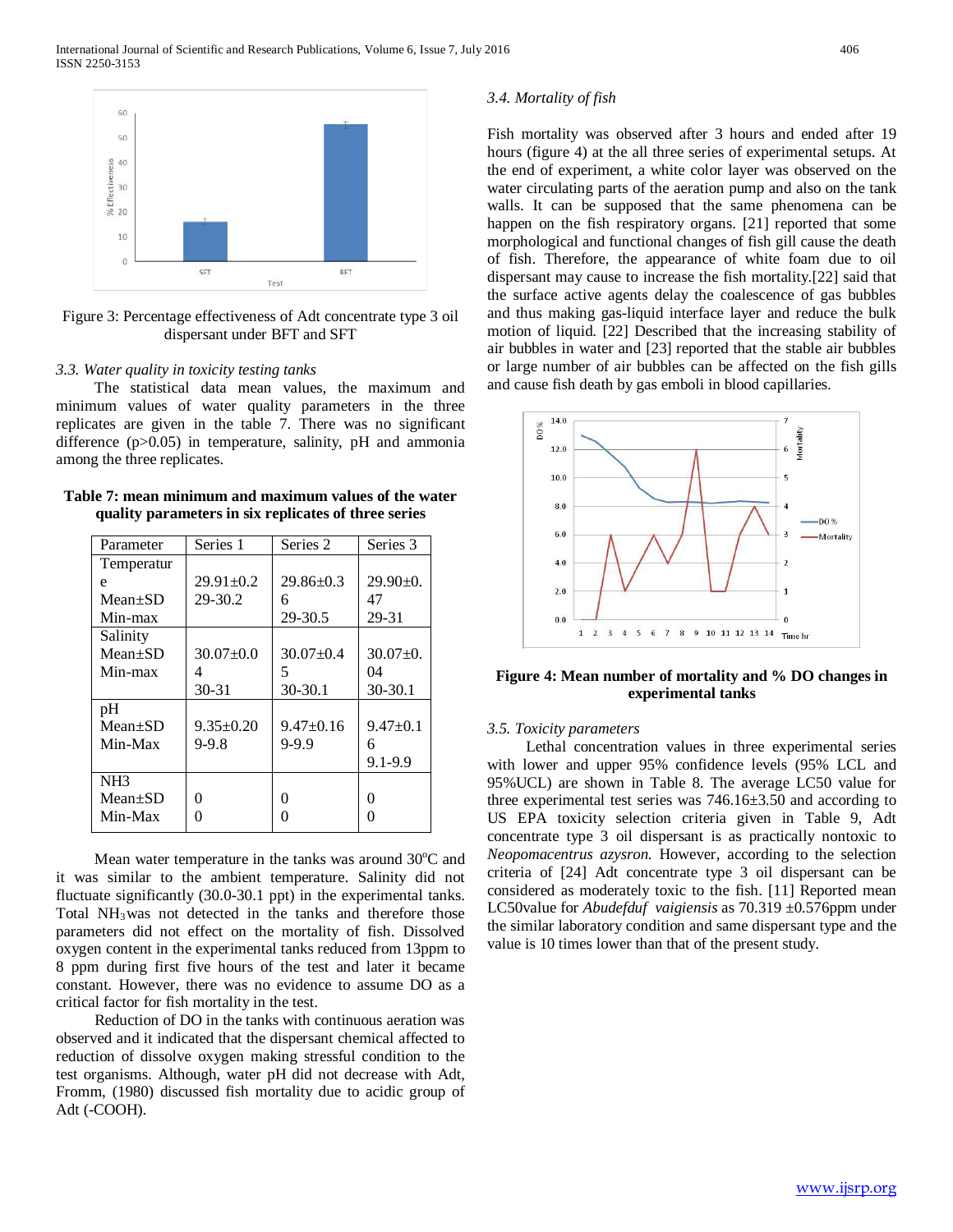| Table 8: $LC_{50}$ values and 95% confidence limit for three |  |  |
|--------------------------------------------------------------|--|--|
| experimental series                                          |  |  |

| <b>Test</b>   | $LC50$ (ppm) | 95% LCL | 95%UC  |
|---------------|--------------|---------|--------|
| series        |              |         |        |
|               | 742.67       | 725.62  | 760.12 |
| $\mathcal{D}$ | 749.68       | 731.37  | 768.68 |
| $\mathcal{R}$ | 746.14       | 727.99  | 764.74 |

## **Table 9: EPA five-step scale of toxicity categories used to classify chemicals based on their acute toxicity [12].**

| $LC_{50}$ (ppm) | Toxicity classification |
|-----------------|-------------------------|
|                 |                         |
| >100            | Practically Non toxic   |
| $>10-100$       | <b>Slightly Toxic</b>   |
| $>1-10$         | Moderately Toxic        |
| $0.1 - 1.0$     | Highly toxic            |
| < 0.1           | Very Highly Toxic       |

## *3.5. Behavioral observation of fish*

 After adding oil dispersant, white color plume appeared in the water column and after a few minutes 1 to 2 cm thick white color, foam was observed in the experimental tanks. The thickness of the foam increased with the increasing of concentrations. Many fish responded to the chemical significantly in several ways such as fish were swimming near glass walls of the tanks, breathing rate and fin movement rates were increased at the death time and loss of balance, lethargy behaviors and relaxing movements. At higher concentrations, frequent movement to water surface was observed during the experiment however no breathing movements were observed as described in the test of oil dispersant toxicity test by [11] behavioral changes such as, uncoordinated movement, erratic swimming, convulsion, loss of balance were observed in the present study as discussed by[11][25][26]) in toxicological tests using fish.

## IV. CONCLUSION

 The effectiveness of Adt concentrate type 3 oil dispersant was failed to reach the acceptable effectiveness limit (45%) according to the effectiveness test of SFT. The observed effectiveness was 16.08% for Murban crude oil at 150 rpm and 1:10 dispersant to oil ratio. Even though there is no criterion for BFT it showed the effectiveness value of 55.29% for the Adt type 3 dispersant in the present study. Toxicity of type 3 dispersant categorized as partially nontoxic to the fish species *Neopomacentrus azysron* and the LC50 value was 746.16ppm.

## ACKNOWLEDGMENT

 The authors are grateful to the Marine Pollution Prevention Authority (MEPA) Sri Lanka for providing financial support and providing the tested chemical reference oil to success this work.

#### **REFERENCES**

- [1] EPA, United State Environmental Protection Agency 2015. [Online] Available at: http://www.epa.gov/emergency-response/sorbents [Accessed 5 November 2015].
- [2] Lyons, X. Castaneda, History of dispersant development.International Oil Spill Conference Proceedings, Washington, 2005, pp. 643-45.
- [3] H. Chapmen, K. Purnell, R. J. Law, M. F. Kirby, n.d.dispersants\_MPB.pdf. [Online] The international tanker owners pollution federation limited Available at:  $\overline{a}$  at: http://www.itopf.com/fileadmin/data/Documents/Papers/dispersants\_MPB.p df [Accessed 2 December 2015].
- [4] R. R. Lessard, G. Demarco, The Significance of Oil Spill Dispersants, Spill Science & Technology Bulletin, 6(1), 2000, pp. 59-68.
- [5] Commitee on effectiveness of oil spill dispersants, Using oil spill dispersats on the sea.Washingtan: National Academy Press. 1989
- [6] IPIECA-IOGP, 2014.At-sea monitoring of surface dispersant effectiveness.Oil spill response Joint Industry Project final report. London: IPIECA-IOGP International association of Oil & gas Producers.
- [7] D. Mackay, P. G. Wells, Effectiveness, behavior, and toxicity of dispersants, International Oil Spill conference proceedings.Washington, 1983.
- [8] M. Fingas, a review of Literature Related to il spill dispersant 1997-2008. review. alaska: Price William sound Regional Citizens Advisory council Price William sound Regional Citizens Advisory council.
- [9] D. G. Meeks, A View of the laboratory testing and assessment of oil spill dispersant efficiency, oil spill conference proceedings. washington, 1981.
- [10] M. F. Kirby, P. Matthiessen, R. J. Rycroft, Procedures for the approval of oil spill treatment products. fisheries research technical report number 102, 1996, lowestoft: crown ministry of agriculture, fisheries and food directorate of fisheries research.
- [11] W. K. Suwandhahennadi, R. A. Maithreepala, H. B. Asanthi, Assessment of the Acute Toxicity of Oil Dispersant Type 3 (4− amino−1, 2− dithiolane−4− carboxalic acid) on Abudefdufvaigiensis Under Laboratory Conditions.Asian Journal of Natural & Applied Sciences, 3(4), 2014, pp. 14-22.
- [12] EPA, 2010.PART 300—National oil and hazardous substances pollution contingency plan.guidelines. Washington: GPO United State Environmental Protection Agency.
- [13] G. Sorial, A. D. Venosa, K. M. Koran, E. Holder, Oil Spill Dispersant Effectiveness Protocol. ii: Performance of Revised Protocol. Journal of environmental engineering.130, 2004, pp. 1073-1084.
- [14] G. A. Sorial, 2006 .Laboratory testing to determine dispersion predictability of the baffled flask test (bft) and swirling flask test (sft). Cincinnati: US Department of the Interior.
- [15] S. Chandrasekar, G. A. Sorial, J. W. Weaver, dispersant effectiveness on oil spill-impact of salinity. IECS Journal of Marine science, 63, 2006, pp. 1418-1430.
- [16] Environment canada, 1990. Biological Test Metho: Acute Lethality Test Using Rainbow trout. Report EPS 1/RM/9. Ontario: Environment Canada environmental technology Center, Environment canada.
- [17] J. A. Hall, L. Golding, 1998.Standard Methods for Whole Effluent Toxicity Testing: Development and Application. Client report:MfE80205. Hamilton: National Institute of Water & Atmospheric Research Ltd.
- [18] A. D. Venosa, D. W. King, G. A. Sorial, Effectiveness: A Round Robin Evaluation of Reproducibility and Repeatability. Spill Science & Technology Bulletin, 7(5-6), 2002, pp. 299-308.
- [19] M. F. Fingas, M. A. Bobra, R. K. Valicogna, Laboratory studies on the chemical and natural dispersabiuty of oil. In Hall, G.J., ed. international Oil Spill ConfrenceProccedings.washington, 1987.